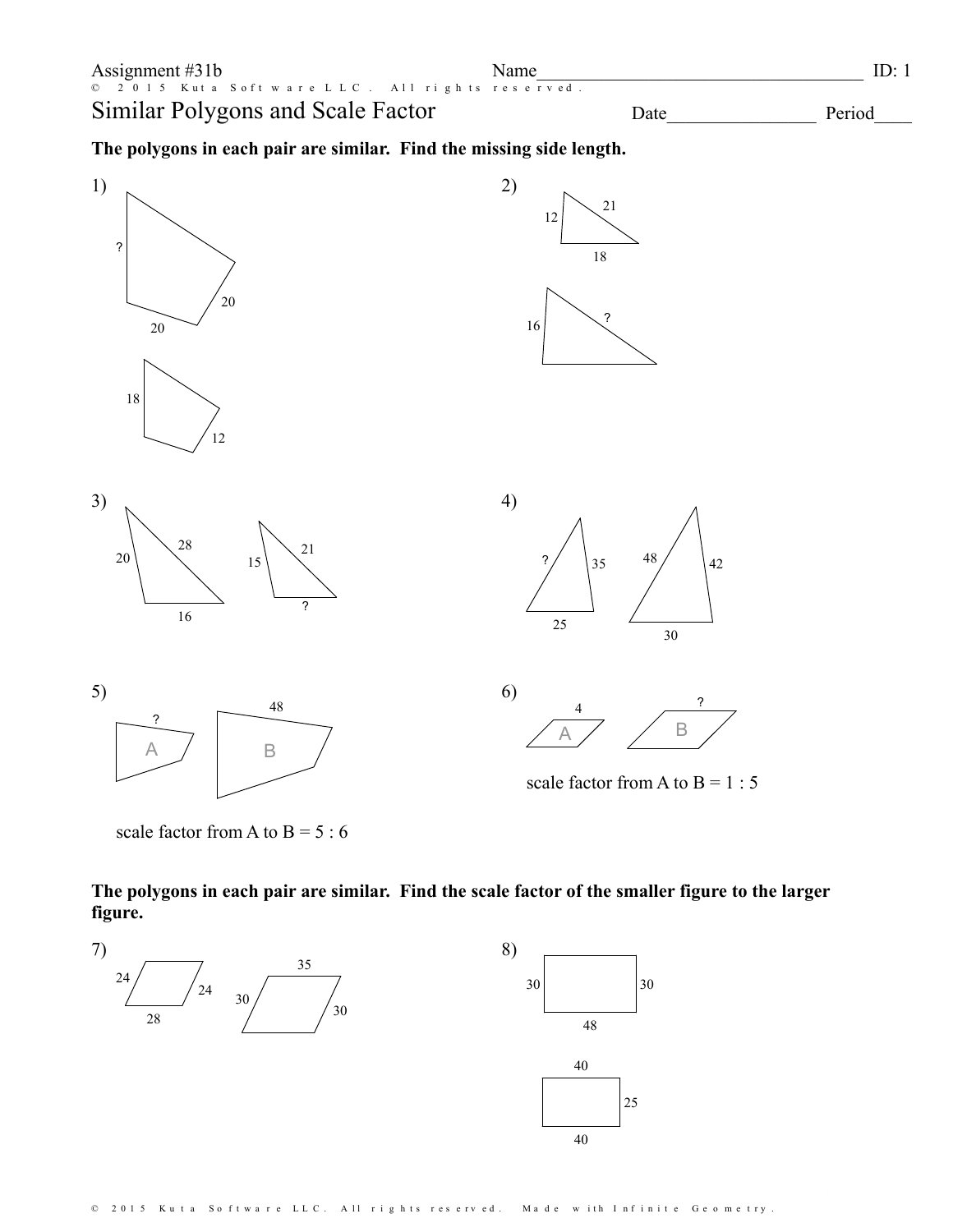# Answers to Similar Polygons and Scale Factor (ID: 1)

| 1) 30   | 2) 28 | 3) 12 | $4)$ 40 |
|---------|-------|-------|---------|
| 5) $40$ | 6) 20 | 7)4:5 | 8) 5:6  |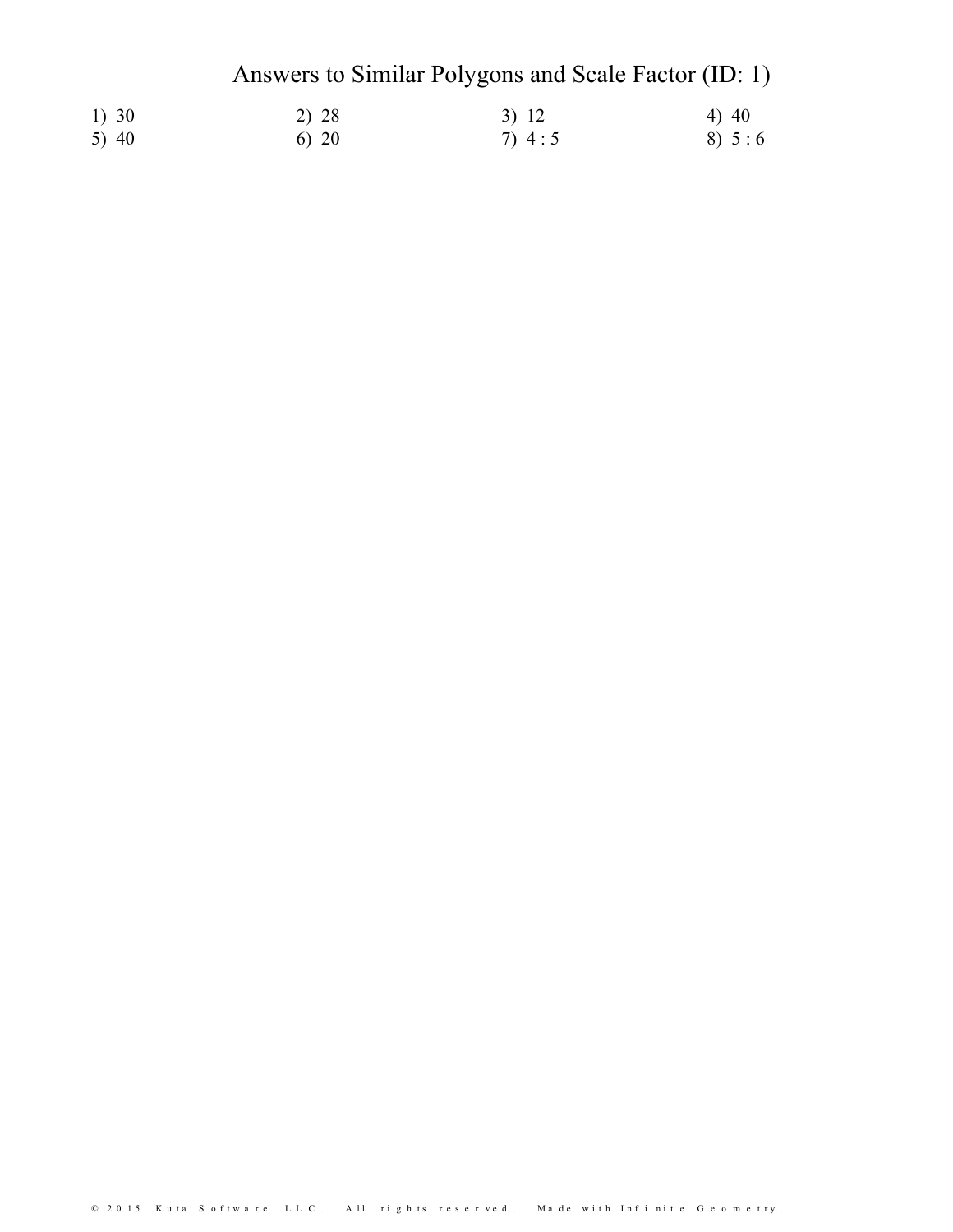

scale factor from A to  $B = 2 : 3$ 

scale factor from A to  $B = 3 : 5$ 

**The polygons in each pair are similar. Find the scale factor of the smaller figure to the larger figure.**

7)

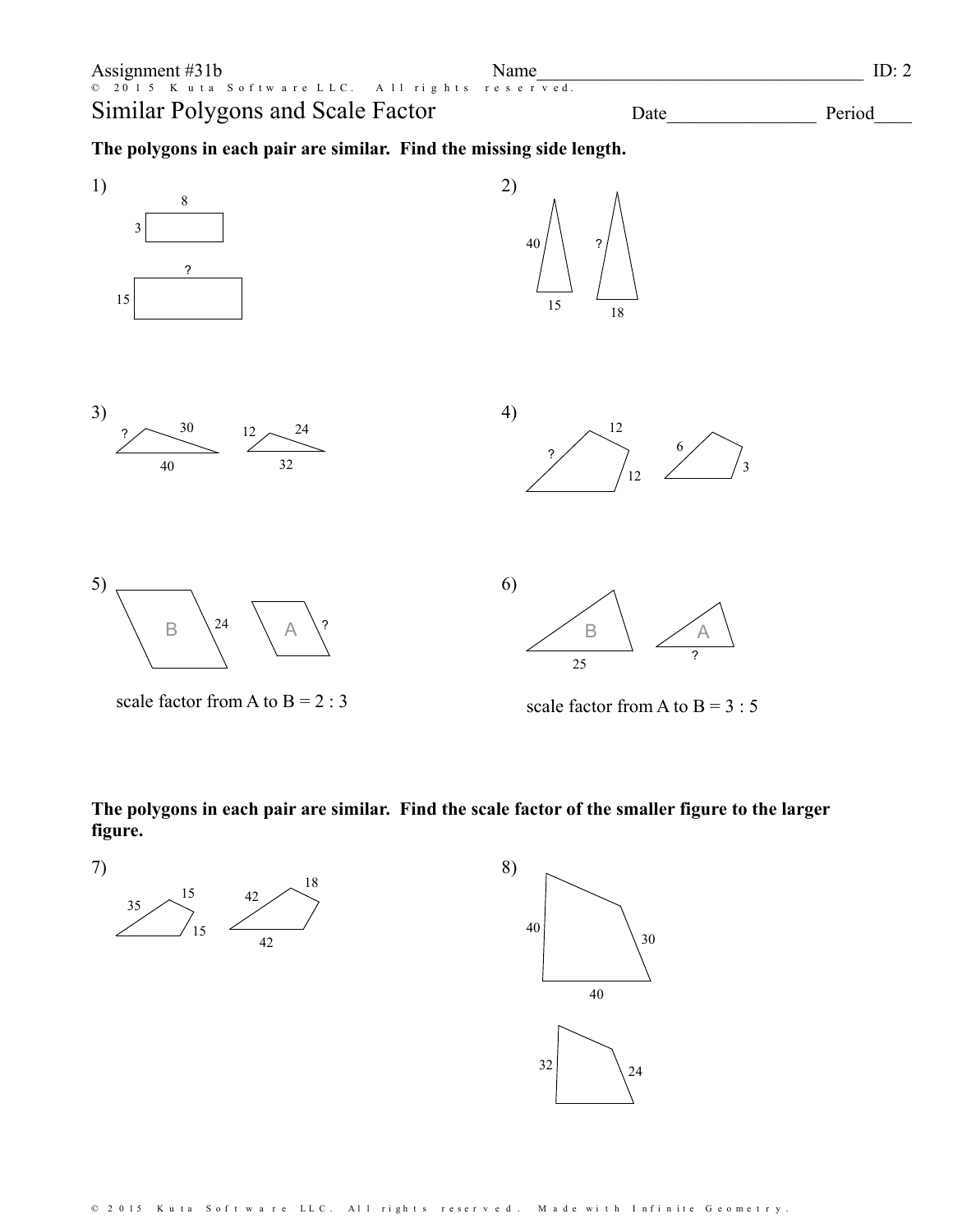# Answers to Similar Polygons and Scale Factor (ID: 2)

| 1) 40   | 2) 48 | 3) 15    | 4) 24    |
|---------|-------|----------|----------|
| 5) $16$ | 6) 15 | 7) $5:6$ | 8) $4:5$ |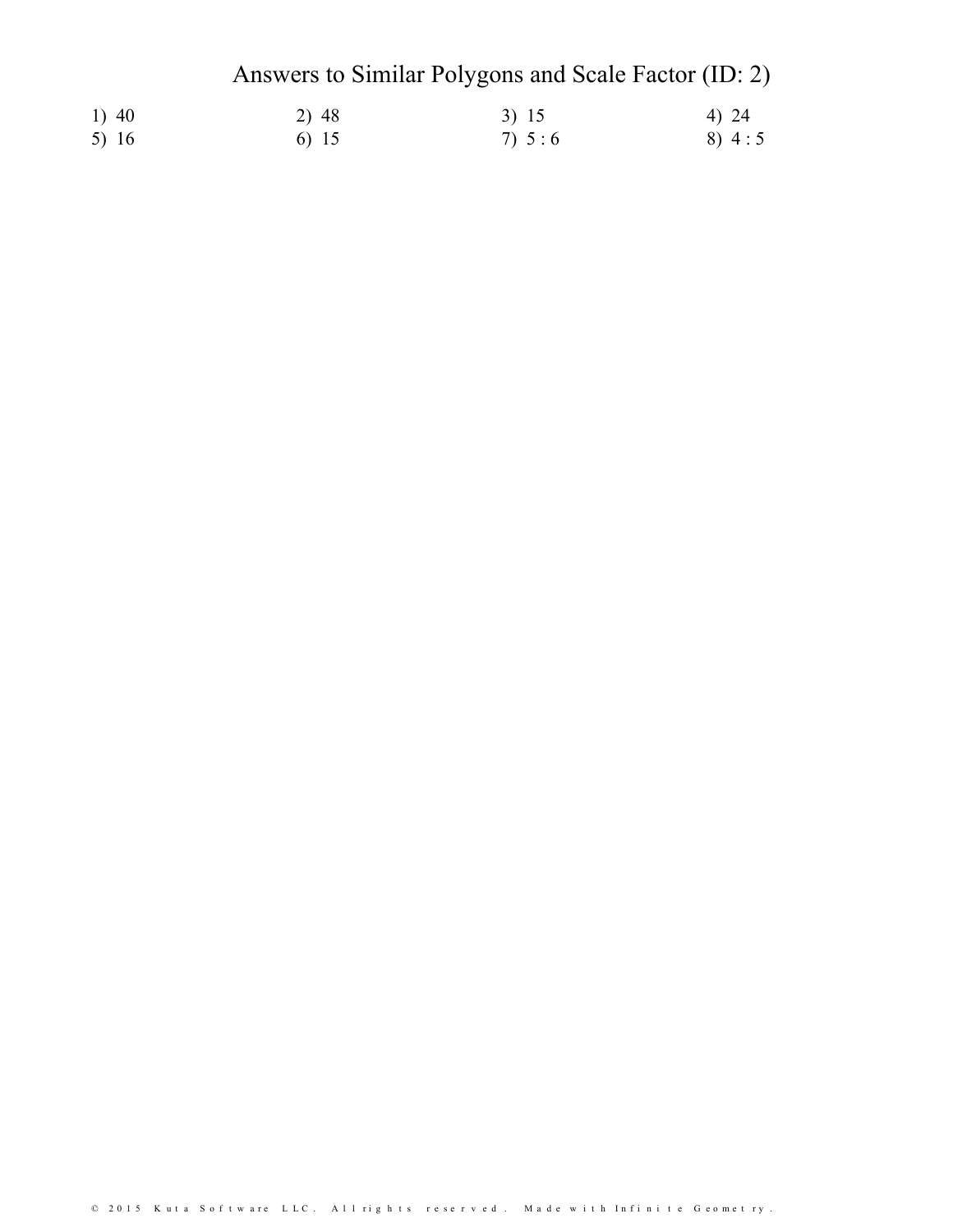



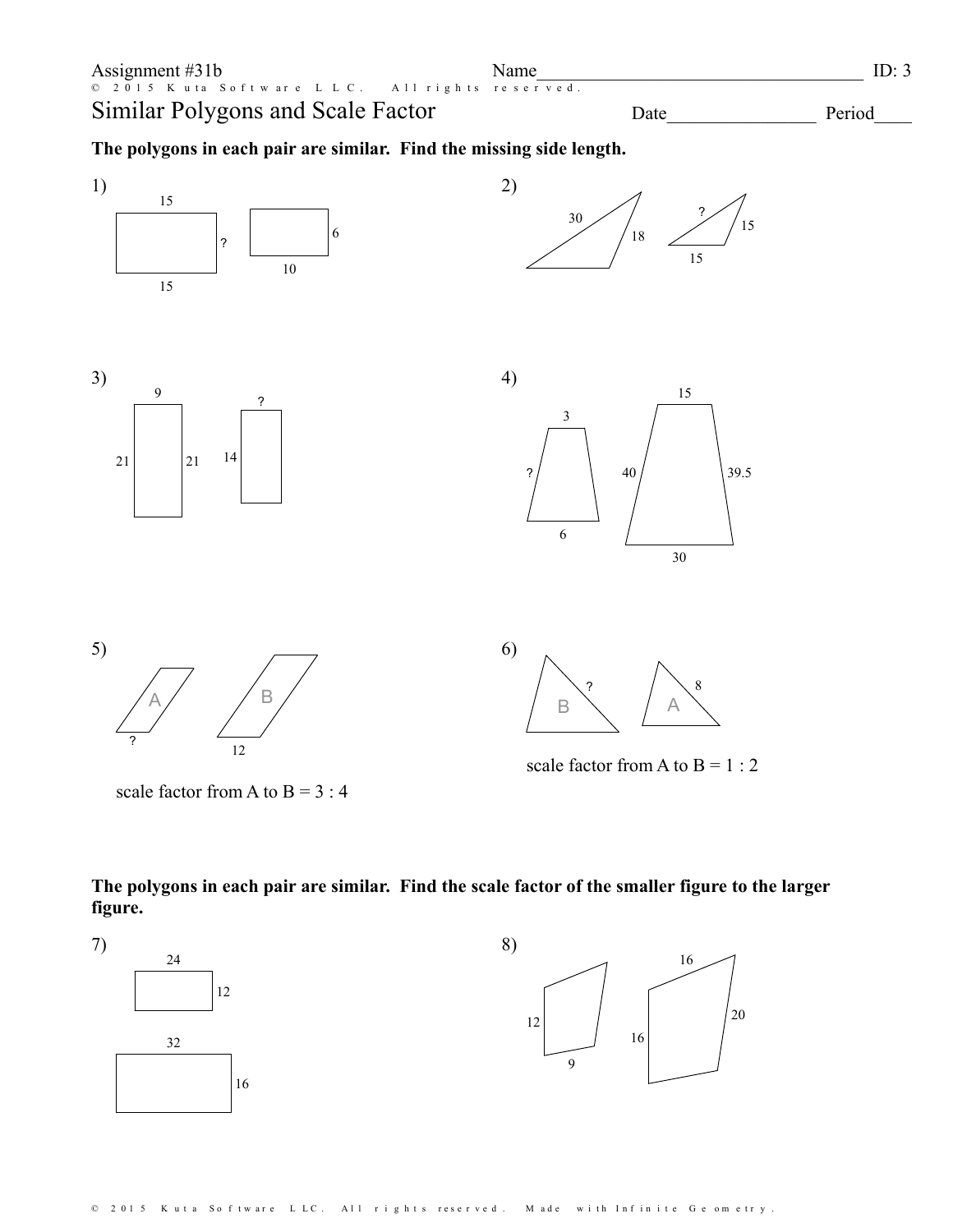# Answers to Similar Polygons and Scale Factor (ID: 3)

| 1)9 | 2) 25 | 3)6      | 4) 8     |
|-----|-------|----------|----------|
| 5)9 | 6) 16 | 7) $3:4$ | 8) $3:4$ |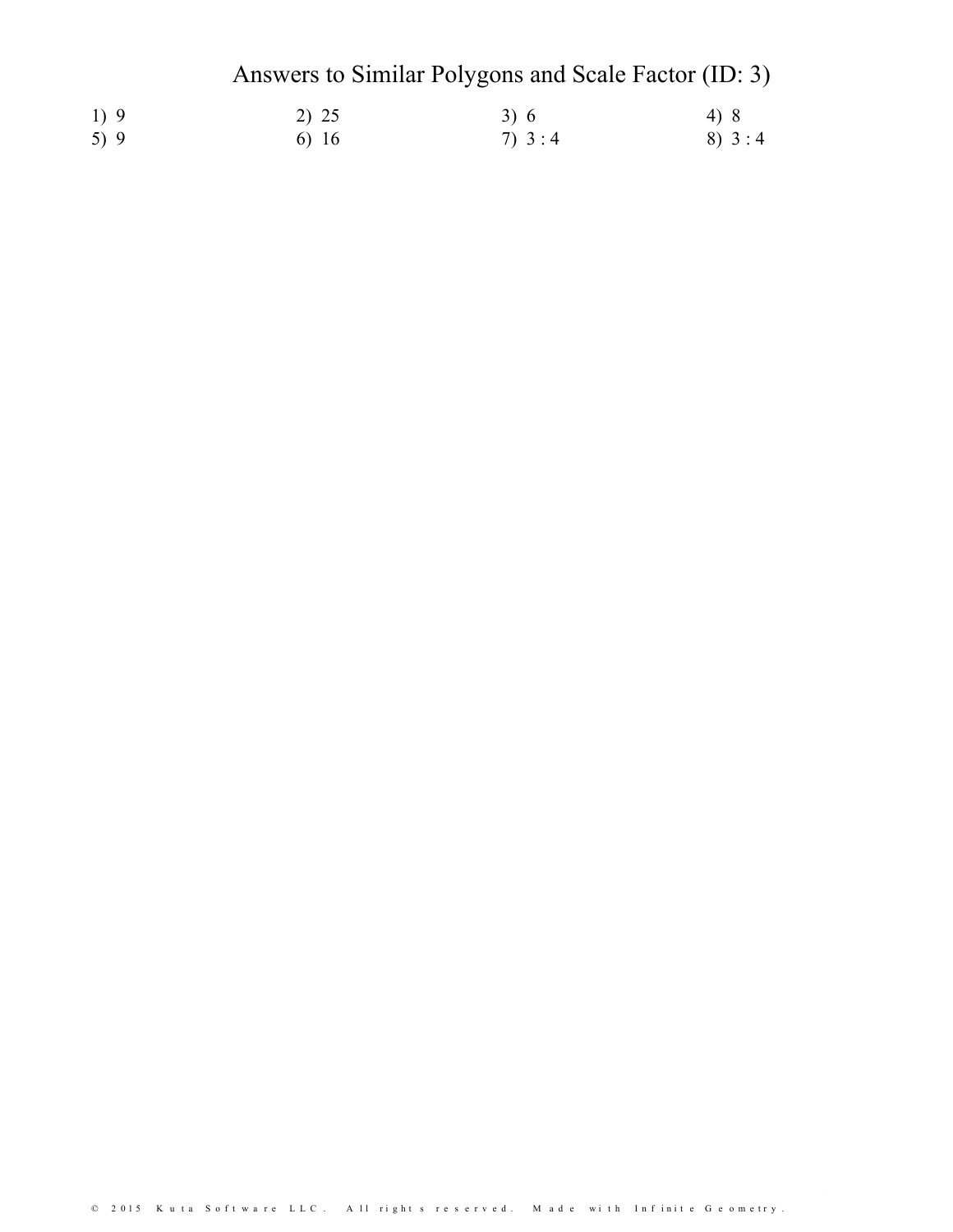



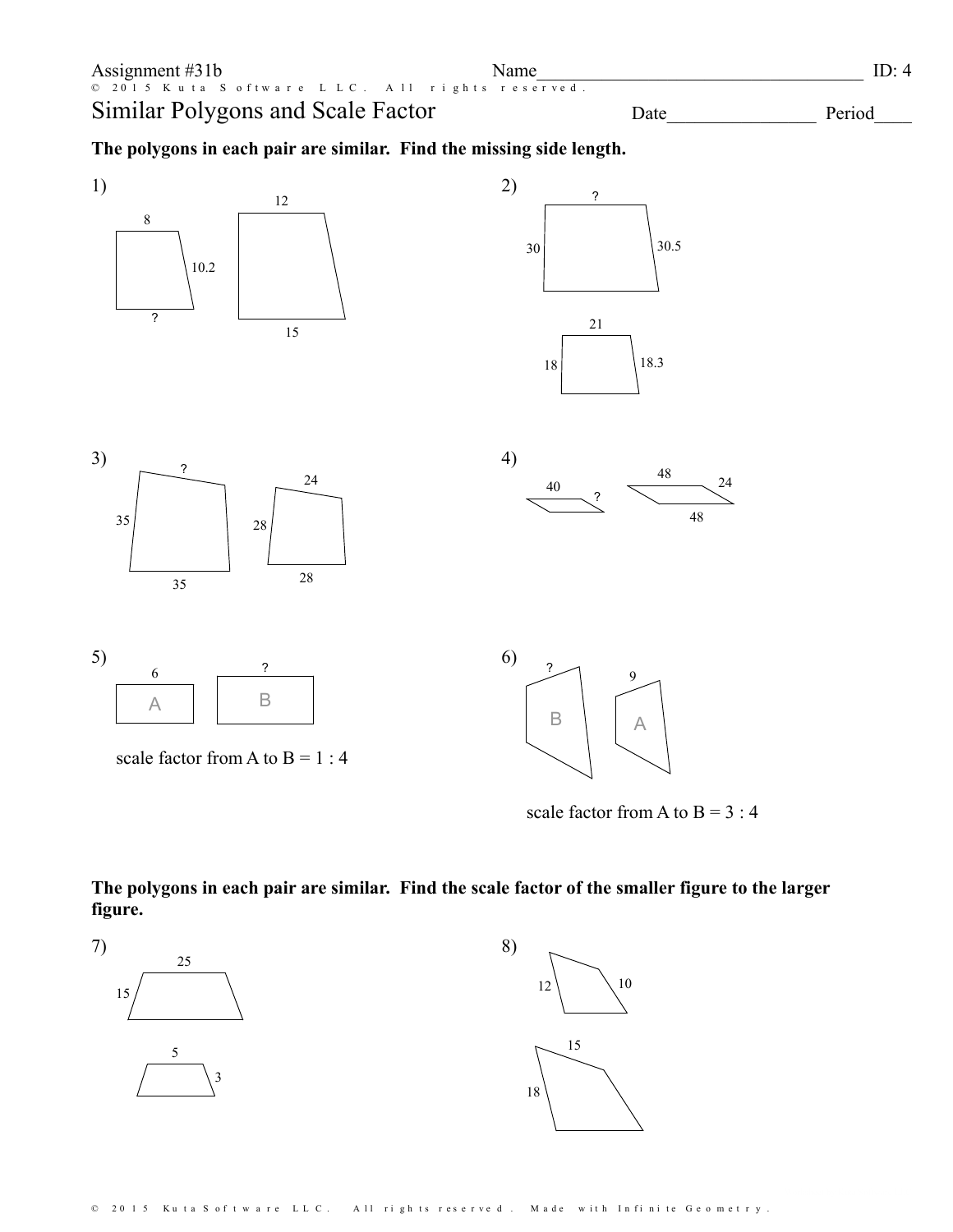# Answers to Similar Polygons and Scale Factor (ID: 4)

| 1) 10   | 2) 35 | 3) 30    | 4) 20  |
|---------|-------|----------|--------|
| 5) $24$ | 6) 12 | 7) $1:5$ | 8) 2:3 |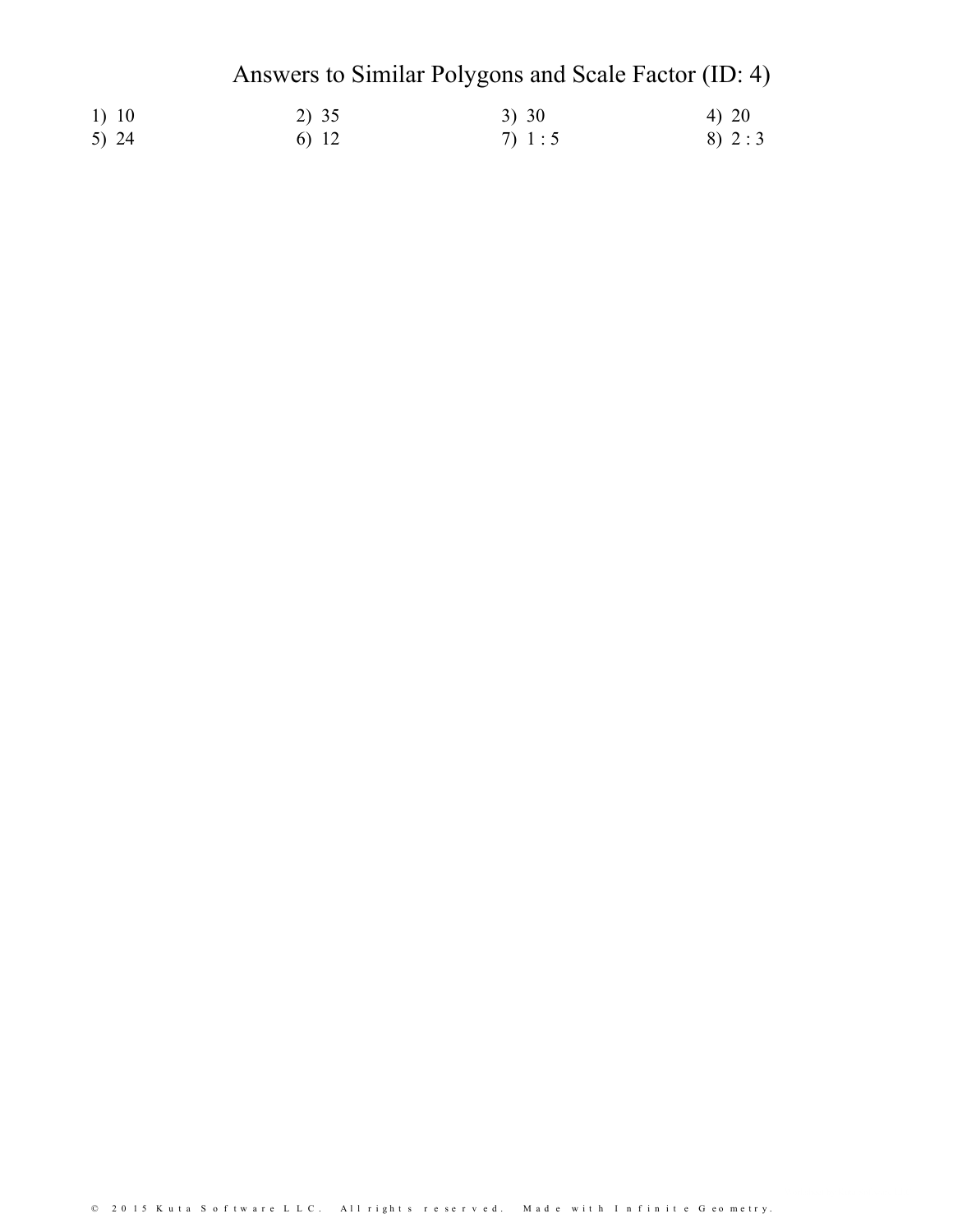